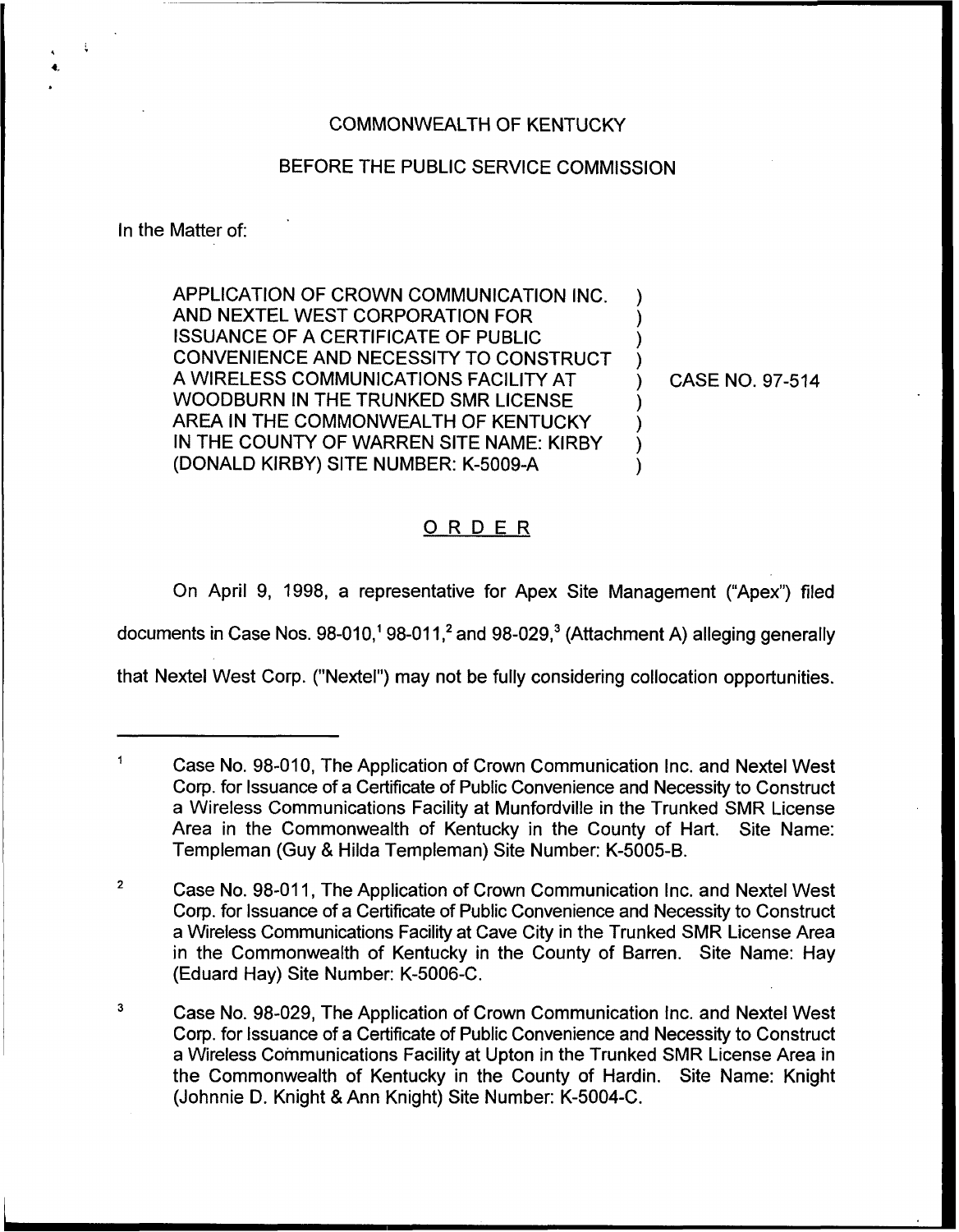Specifically, Apex claims that the proposed construction of three wireless facilities currently pending before the Commission may be unnecessary and that collocation opportunities on existing structures exist in the immediate vicinity of each proposed location.

The Commission is concerned that the possibilities of using existing structures have not been fully explored by Nextel, or at least, that the application does not adequately discuss collocation alternatives that were considered.

IT IS THEREFORE ORDERED that:

 $1<sup>1</sup>$ Nextel shall file all evidence of its investigation of the use of existing structures in the instant case.

2. Nextel shall fully discuss the specific reasons each collocation alternative investigated was not selected and include copies of any engineering analyses used in its determination. The discussion should include all engineering requirements that would have to be met for a successful collocation at the particular site(s).

3. Nextel shall identify the height above ground level and above mean sea level at which its facilities will be located on the proposed structure.

4. Nextel shall file any other documents or information which may aid the Commission in this matter.

Done at Frankfort, Kentucky, this 17th day of April, 1998.

PUBLIC SERVICE COMMISSION

ATTEST: E<del>xe</del>cutive Directo

 $\frac{\sqrt{2}}{2}$ <u>Commerce</u><br>Q. Helfor

For the Commissio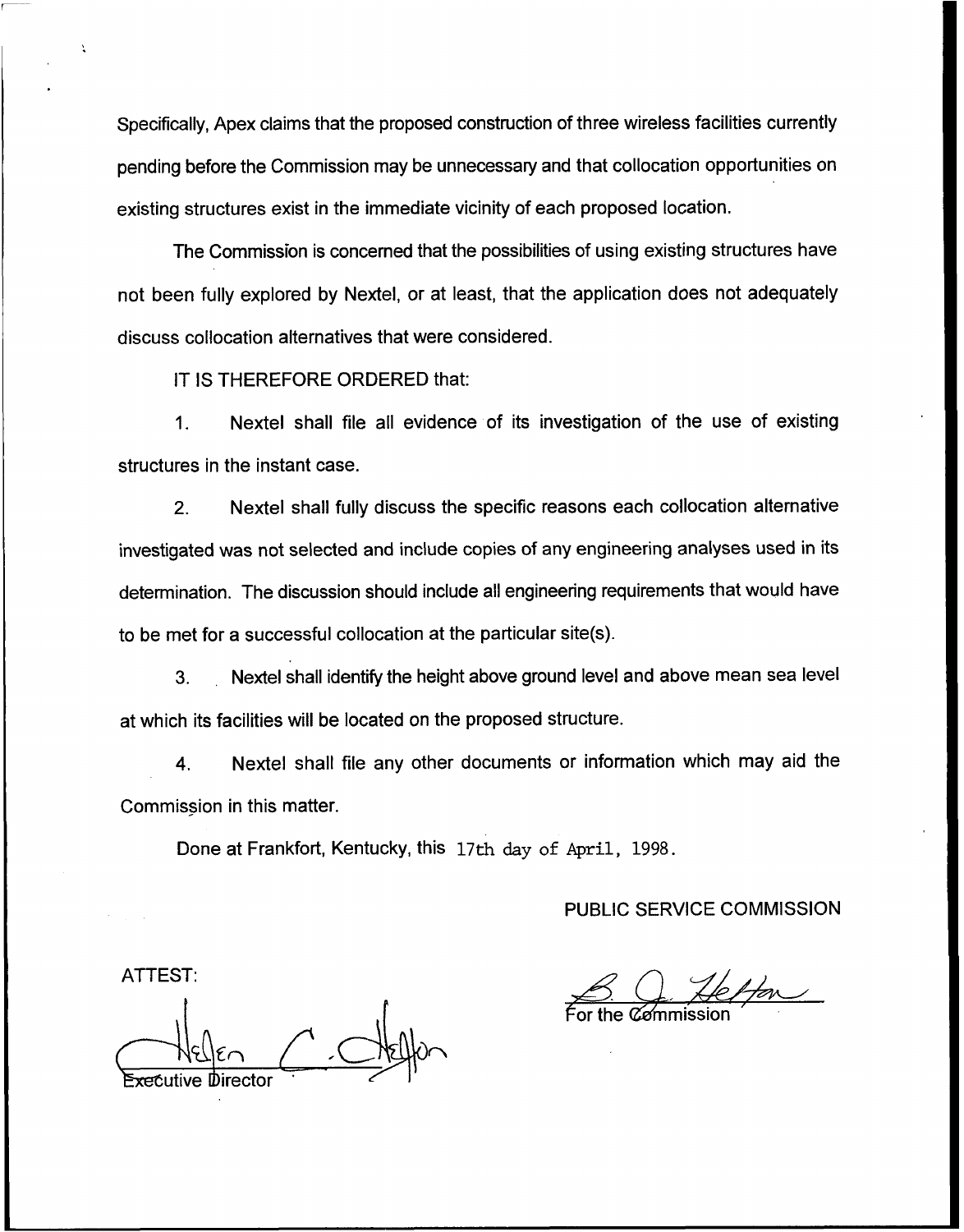ATTACHMENT TO AN ORDER OF THE KENTUCKY PUBLIC SERVICE COMMISSION IN CASE NO. 97-514 DATED APRIL 17, 1998

TELECTICAL Phone of Julie (3150) A. Fax 610-260-3138



Ms. Helen C. Helton

**Executive Director Public Service Commission** 730 Schenkel Lane Frankfort, KY 40602

RECEIVED APR 09 1998 **PUBLIC SERVICE** COMMISSION

RE: Nextel West - PriCellular Possible Co-Locations

Thank you for your time last month, I hope the meeting was mutually beneficial in the big picture. With PriCellular's dedication to co-location and Apex's management of their assets (more than 40 communications towers in the state of Kentucky), we hope to minimize the construction of new towers in Kentucky.

As a follow-up, we have found three specific applications currently before the Commission. where a new tower may be built which is unnecessary. All three applications were filed by Crown Communications as a build-to-suit vendor to Nextel West d/b/a Nextel Communications. We want to highlight some basic facts about these three applications:

|         |            |                              | Melisco pusquedo e la la Camaza de la Vigante de La Velha e la Velha de La Seguidad.<br>La política de la Granda de la Granda de la Velha de la Velha de La Granda de La Granda de la Velha de La Gran |                |          |     |
|---------|------------|------------------------------|--------------------------------------------------------------------------------------------------------------------------------------------------------------------------------------------------------|----------------|----------|-----|
| -98-010 | $0.224$ mi | Munfordville (ky-0007)       | 752 Irwin Childress Road, Munfordville                                                                                                                                                                 | 37-18-06       | 85-55-43 | 250 |
| 98-011  | $0.025$ mi | Prewits Knob (ky-0001)       | Glascow Road, Cave City                                                                                                                                                                                | 37-06-40       | 85-58-43 | 250 |
| 98-029  | $0.099$ mi | $1-65 -$ Upton (ky $-0045$ ) | 15385 South Dixie Hwy, Upton                                                                                                                                                                           | $37 - 28 - 11$ | 85-53-50 | 300 |

- Nextel has a signed lease with PriCellular Communications, the parent company of Central Kentucky Cellular d/b/a Cellular One, for each of these three, as well as two *others* in the state.
- Crown's applications are for new towers as close as 130ft from the existing PriCellular towers. The furthest of the three is less than 1/4 of a mile away from an existing PriCellular tower.
- Crown has misrepresented the heights of existing PriCellular towers as well as the available mounting heights for Nextel's antennae on those towers. In all cases Nextel has been "reserved" a mounting height in excess of 200 feet.
- Nextel's *total cost* for structural work on these three towers is \$12,000 because  $\bullet$ PriCellular has previously agreed to absorb the balance of theses costs.
- The Crown applications are riddled with inaccuracies and misstatements.  $\bullet$

As you know, build-to-suit vendors exist to build and own towers. Their existence is based on the ability to build new towers, and further, their ability to steer carriers away from existing colocation opportunities. They can always claim that the new towers are necessary because the existing ones are not tall enough or not in the right location or that it is not economically feasible to upgrade them, but when an existing tower is within 500 feet of a proposed new structure,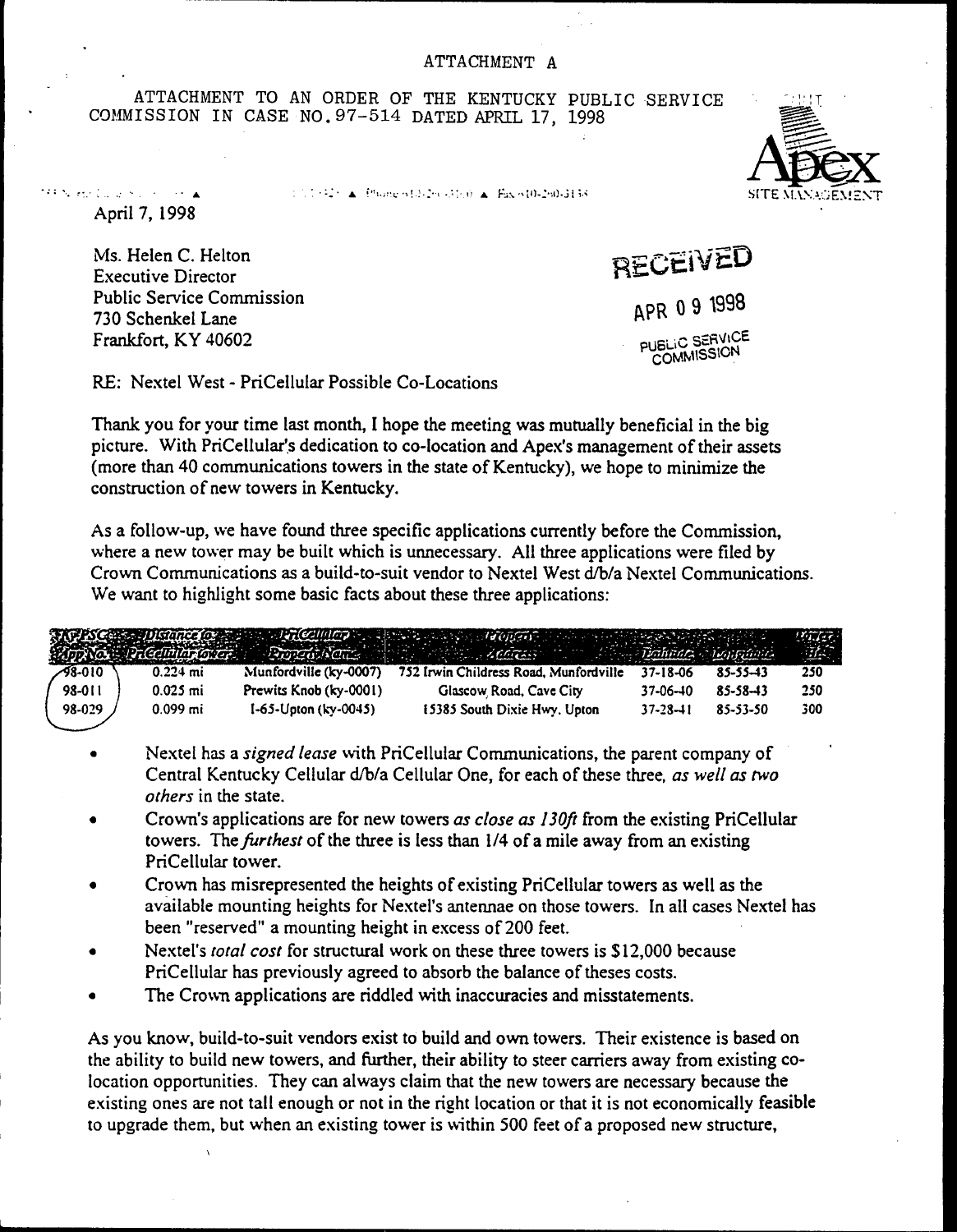which does not need any structural modifications and provides the height the carrier "requires" for their antennae ... well, where do you draw the line. It would certainly make me suspect of the next application. The reality is that RF designs in rural America are not that precise, ten feet here or there, a quarter mile (or even a mile) here or there will not drastically affect the performance of the carrier's system. Surely these new towers are not in the public's best interest, nor is it evidence of good corporate citizenship.

For your information and use, I have attached copies of internal memos with respect to these three sites. Although I have not included copies of the Nextel-PriCellular leases or correspondence between these companies, I could make them available for your review upon your request. Please feel free to contact me if you have any questions or should you require additional information in this matter.

Respectfully,

Timothy E. Conte

attachments

Cc: Kyle Willard, Kentucky PSC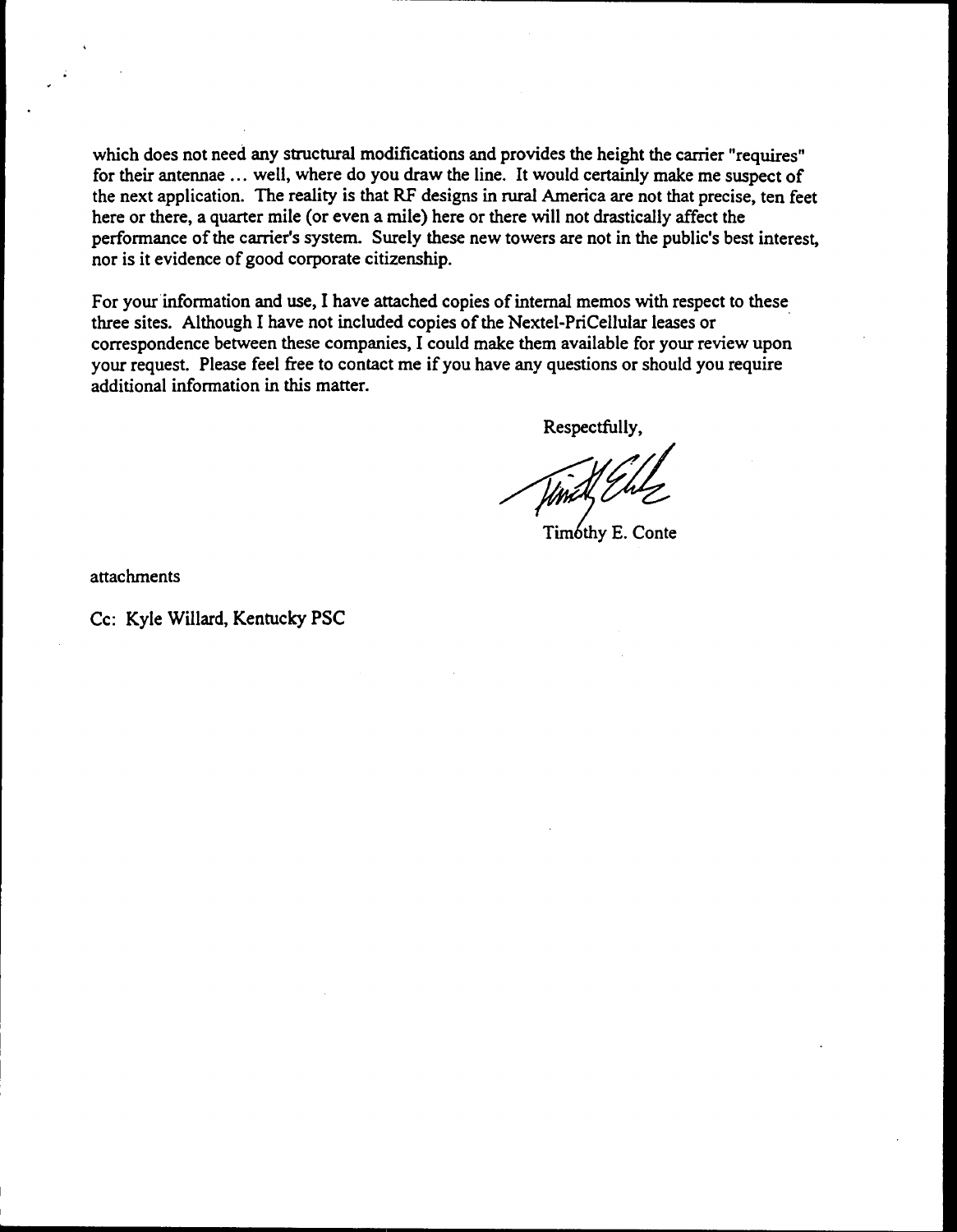

#### 555 NORTH LANE <sup>~</sup> SUITE 6136 <sup>~</sup> CONSHOHOCKEN, PA 19426

# MEMORANDUM

| Date: | March 26, 1998                                |
|-------|-----------------------------------------------|
| To:   | File                                          |
| From: | Timothy E. Conte                              |
| RE:   | Nextel Kentucky PSC Application 98-029, Upton |

## NEXTEL APPLICATION

## Item 22 - lat/long for new tower 37-28-43.040/85-53-55.776

Item 29 - "Applicant's have attempted to collocate on an existing 230-foot tower ... which is owned by Price Cellular and operated by Apex, is not structurally strong enough nor engineered to accommodate Nextel West's antennas thout significantly upgrading the tower. The cost associated with the redesign and structural upgrade or modification has been determined by Nextel West to significaatly exceed the reasonable cost and effort to collocate. Additionally, the Price Cellular tower will not provide the height required by Nextel West for proper radio frequency propogation ... requires the antennas for this WCF site to be positioned at a height greater than what can be achieved on the Price Cellular tower. Further the expressed reservation by Price Cellular ... will not permit the collocation of other competing wireless providers as will the construction of the proposed WCF site."

# FACTS

{1) The tower is owned by PriCellular Corp which is the parent of Cenual Kentucky Cellular (f/k/a Cellular Information Systems of Florence) which does business in its Kentucky markets as Cellular One. Apex is a real estate management company which manages the co-location effort for PriCellular around the country, Apex does not own towers or operate any cellular systems.

(2) Nextel has executed an option and a lease with PriCellular for a 300 foot (not 230 as Crown/Nextel application states) tower located at 37-28-39/85-53-52 which is less than 1/10 of a mile from the proposed Nextel/Crown site. Nextel's antennae were to be installed with a radiation center of 276 feet above grade, certainly within reach of their 280 foot goal. NO STRUCTURAL MODIFICATIONS would be required in order for Nextel to co-locate on the tower..

{3) Although increasing the height of this tower was never discussed, PriCellular has expressed a willingness to permit Nextel to increase the mounting height of their aatennae by installing standoffs which could increase the mounting height of Nextel's antennae by approx 24 feet.<br>(4) For this site. Nextel has apparently executed a ground lease with the

For this site, Nextel has apparently executed a ground lease with the same property owner as the PriCellular tower.

# CONCLUSIONS

This site is being constructed by Crown for Crown's'ownership to satisfy the build-to-suit obligations of the Nextel-Crown nationwide contract. Contrary to Crown's assertions, the PriCellular site is useable ... it requires minimal structural work, the site is less than  $1/10$  of a mile away and a minimum height of  $276'RC$ is available (with the possibility to add 24' to that for a total 300'RC available). Nextel is not living up to its public statements supporting co-location, Crown/Nextel is testing the pSC's resolve with respect to co-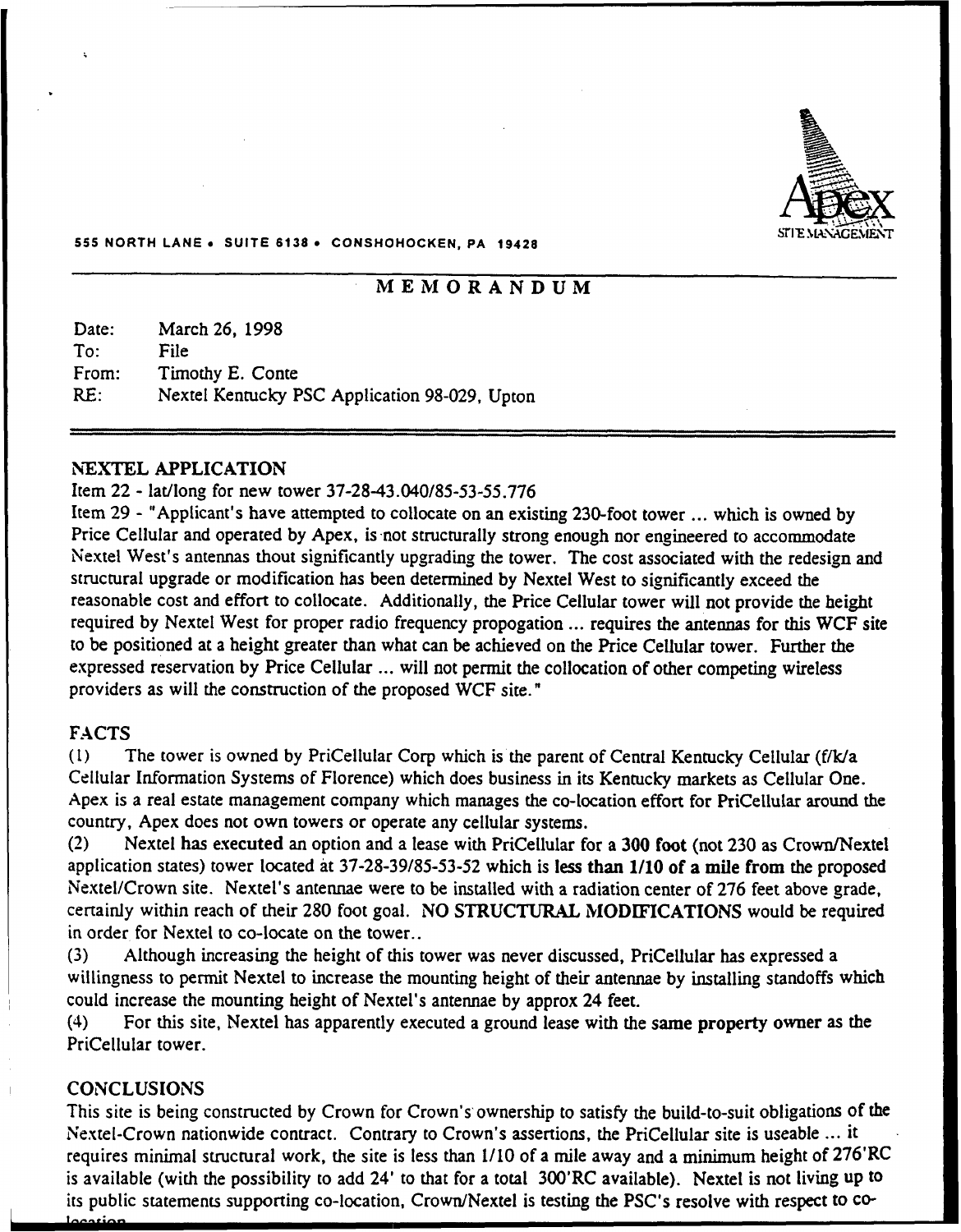

#### 555 NORTH LANE . SUITE 6138 . CONSHOHOCKEN, PA 19428

# **MEMORANDUM**

Date: To: From: RE: March 26, 1998 File Timothy E. Conte Nextel Kentucky PSC Application 98-010, Munfordville

### NEXTEL APPLICATION

# Item 22 - lat/long for new'ower 37-18-17.230/85-55-38.275

Item <sup>29</sup> - "Applicant's have attempted to collocate on an existing 250-foot tower ...This tower, which is owned by Apex (d.b.a Price Cellular), will not accommodate Nextel West's height requirement for proper radio frequency propogation. The only remaining position on the Price Cellular tower is at or below 200 feet. The distance (approx 10 miles) between this and other towers proposed to be constructed by Crown in order to permit interconnection of Nextel West's network system along I-65 ... requires the antennas for this WCF site to be positioned at a height above the referenced 200-foot height."

# FACTS

(1) The tower is owned by PriCellular Corp which is the parent of Central Kentucky Cellular (f/k/a Cellular Information Systems of Florence) which does business in its Kentucky markets as Cellular One. Apex is a real estate management company which manages the co-location effort for PriCellular around the country, Apex does not own towers or operate any cellular systems.

(2) Nextel has executed an option and a lease with PriCellular to co-locate on its 250 foot tower located at 37-18-06/85-55-41 which is approx 2/10 mile from the proposed Nextel/Crown site. Per this agreement, Nextel's antennae were to be installed with a radiation center of 226'above grade (not the "less than 200 feet" the Crown/Nextel application states). Minor structural modifications will be required which PriCellular has offered to split ... cost to Nextel is \$4000.

(3) PriCellular has "reserved" a mounting height supporting a 226' rad ctr for Nextel and has expressed a willingness to permit Nextel to increase the mounting height by installing standoffs which could increase the rad ctr by approx 24 feet.

### **CONCLUSIONS**

This site is being constructed by Crown for Crown's ownership to satisfy the build-to-suit obligations of the Nextel-Crown nationwide contract. Contrary to Crown's assertions, the PriCellular site is useable ...it requires minimal structural work, the site is less than 1/4 mile away and a minimum height of 226'RC is available (with the possibility to add 24' to that for a total 250'RC available). Nextel is not living up to its public statements supporting co-location, Crown/Nextel is testing the PSC's resolve with respect to colocation.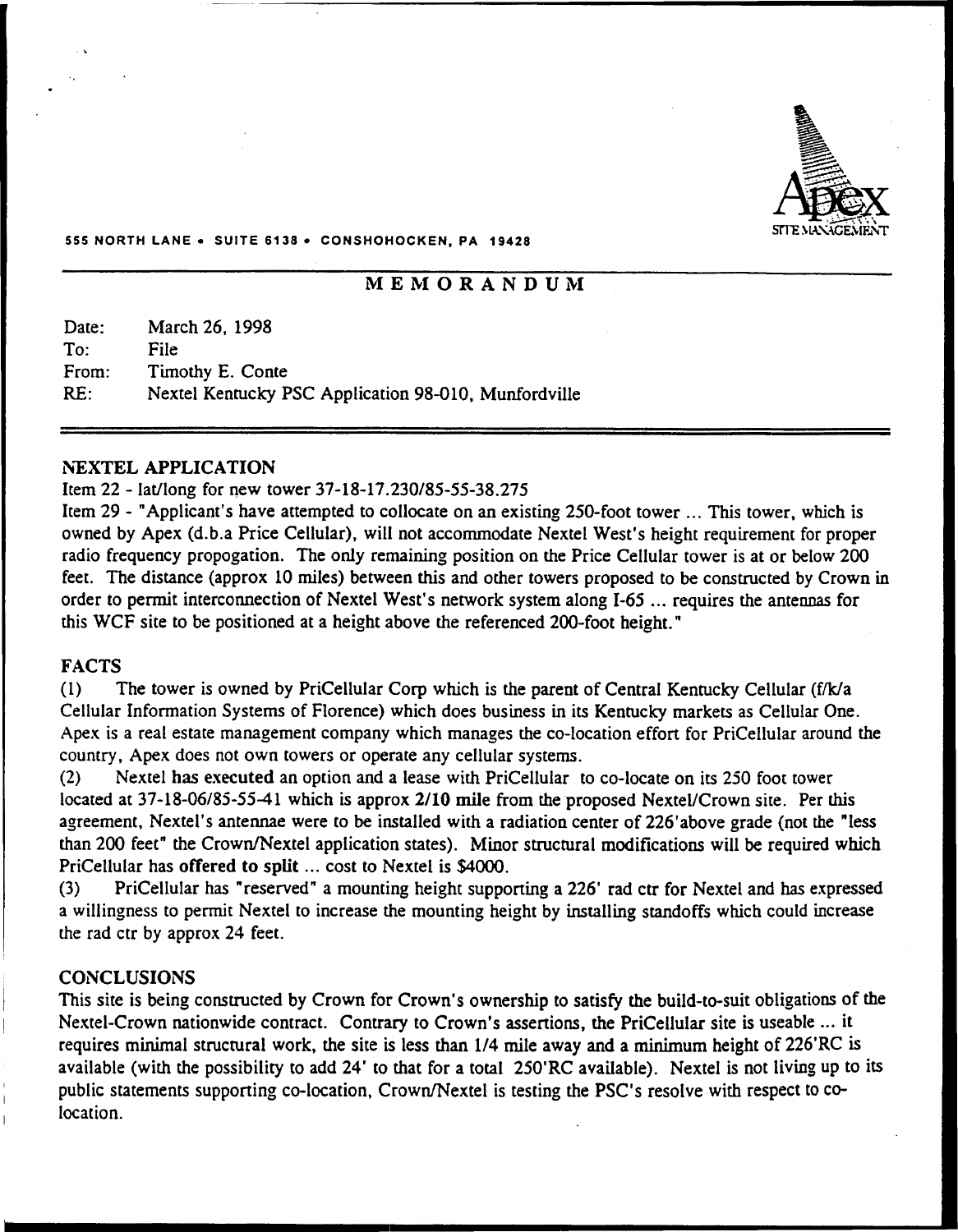

555 NORTH LANE · SUITE 6138 · CONSHOHOCKEN, PA 19428

# MEMORANDUM

APR 09 1998

PUBLIC SERVICI COMMISSION

Date: To: From: RE: March 26, 1998 File Timothy E. Conte Nextel Kentucky PSC Application 98-011, Prewitt's Knob

# NEXTEL APPLICATION

Item 22 - lat/long for new tower 37-06-39.234/85-58-43.792

Item 29 - "Applicant's have attempted to collocate on either of two (2) existing towers ... with respect to the tower owned by Apex (d.b.a. Price Cellular), it supports two (2) sets of antennas, one which is operated by Price Cellular and he other by Cellular One. As with the tower owned by Bluegrass Cellular Tower, these antennas are located at various heights on the tower which precludes Nextel West from obtaining the height required for proper radio frequency propogation. Additionally, Nextel West has been informed that this tower would require significant structural modification in order to permit it to collocate. The height required by Nextel West on this and other towers to be constructed by Crown along that portion of the Interstate <sup>65</sup> corridor ...is critical. As these towers will be placed approximately ten (10) miles apart, Nextel West's antennas will have to achieve a height of at least 280 to 300 feet, and in some cases even higher heights. Neither of these towers ... will permit Nextel to attain that height."

# FACTS

(1) The tower is owned by PriCellular Corp which is the parent of Central Kentucky Cellular (f/k/a Cellular Information Systems of Florence) which does business in its Kentucky markets as Cellular One. Apex is a real estate management company which manages the co-location effort for PriCellular around the country, Apex does not own towers or operate any cellular systems.

(2) Nextel has executed an option and a lease with PriCellular for its 250 foot tower located at 37-06-40/85-58-43 which is approx 130 feet from the proposed Nextel/Crown site. Per this agreement, Nextel's antennae were to be installed with a radiation center of 227'above grade (Nextel's stated goal of 280 feet was waived by the RF department on this site on 3 separate occasions). Minor structural modifications will be required which PriCellular has offered to split ...cost to Nextel is \$4000.

(3) PriCellular has "reserved" a mounting height supporting a 227' rad ctr for Nextel and has expressed a willingness to permit Nextel to increase the mounting height by installing standoffs which could increase the rad ctr by approx 24 feet.

### **CONCLUSIONS**

This site is being constructed by Crown for Crown's ownership to satisfy the build-to-suit obligations of the Nextel-Crown nationwide contract. Contrary to Crown's assertions, the PriCellular site is useable ... it requires minimal structural work, the site is approx 130 feet away and a minimum height of 227'RC is available (with the possibility to add 24' to that for a total 250'RC available). Nextel is not living up to its public statements supporting co-location, Crown/Nextel is testing the PSC's resolve with respect to colocation.